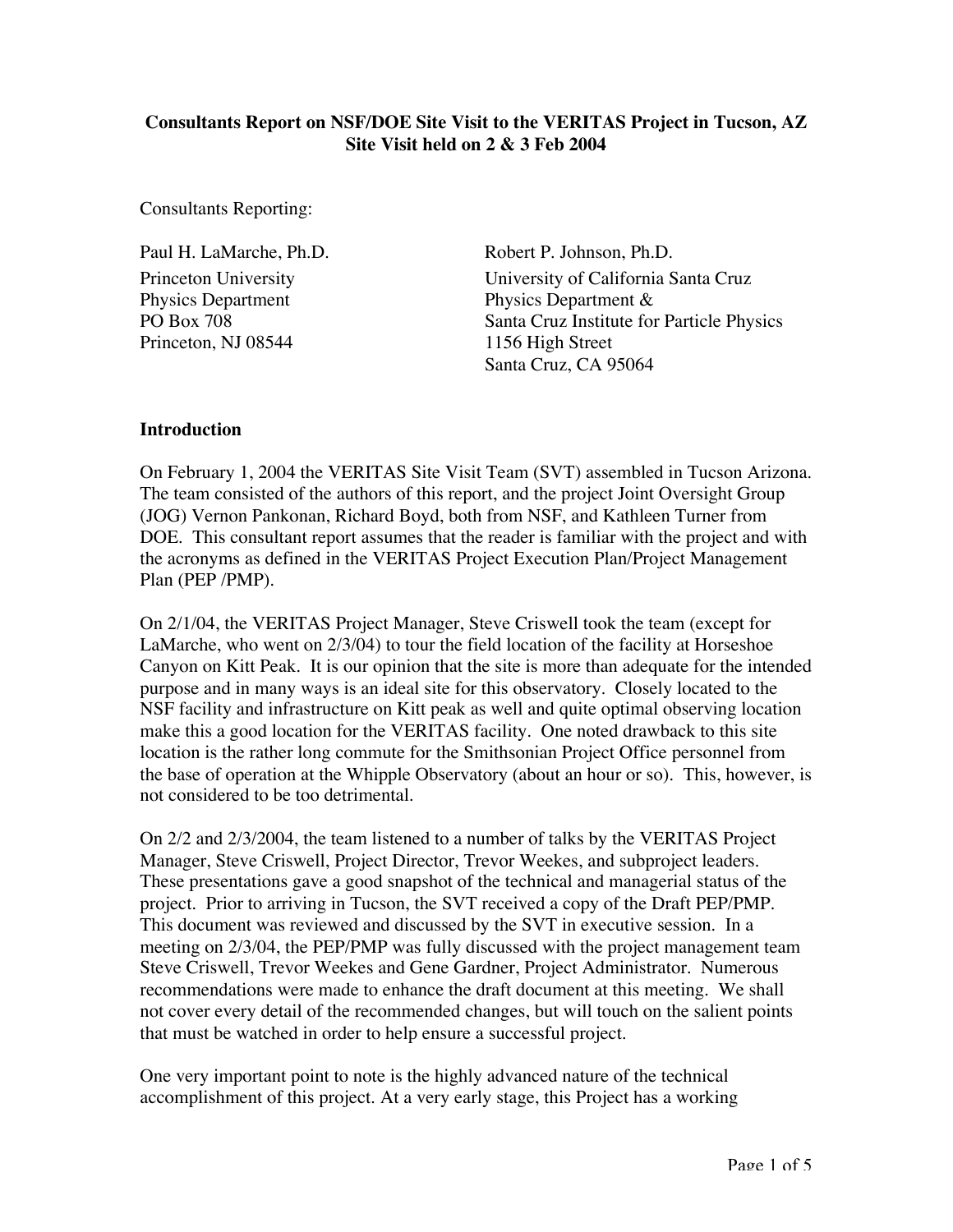prototype employing a significant number of detector channels and production-ready electronics, all working to within major specification limits. This leads to the conclusion that there is high confidence in overall technical success in this project. The Project Team should be commended for bring this Project as far as it has on very limited direct funding.

We make our comments and recommendations in the following categories: Project Organization, Personnel, Documentation, and Schedule and WBS Implementation.

# **Project Organization**

The project has a Project Office, managed as part of the Smithsonian Astrophysical Observatory, consisting of a Project Director, Trevor Weekes; a Project Manager, Steve Criswell; a Deputy Project Manger, Kenneth Gibbs; Gene Gardner; Project Administrator; and a Project Engineer, J.T. Williams. This team was found by us to be fully competent to handle this project and see it through to completion.

The Project Office reports to the VERITAS Executive Committee, consisting of a group of about a dozen of high-level Principal Investigators associated with this Project. This group has a strong incentive to ensure a successful outcome for this Project and we believe that the Executive Committee will provide timely and adequate oversight.

The Project is divided up into 21 subprojects (including Outreach, not strictly part of this review) that comprise the top level of the WBS. Each subproject has a leader who is responsible for the effort associated with that subproject. This organization appears to us to be adequate to meet the needs of the Project. The 20 subprojects have been separated into four groups, Optics/Mechanics, Camera, Software and Management, with each group having a leader to coordinate the activity in and between the subprojects in their groups. This should help to alleviate possible interface issues that are normally associated with such a structure. A noted potential problem, one that seems to be a concern of the Project Office as well, is the diverse number of research groups and geographically remote makeup of the Project. Extra vigilance must be made to ensure that interface issues do not lead to delay and unanticipated costs.

The Project Office plans on holding weekly meetings (via telecon) of subproject leaders. There should be a formal checklist of items to discuss. We recommend using the tasks-inprogress or scheduled-to-be-started from the Project schedule. Items can be overlooked if a less formal (from memory) system is used. We strongly urge that the Project Team status the schedule no less than once a month, as this is a good investment in keeping track of items.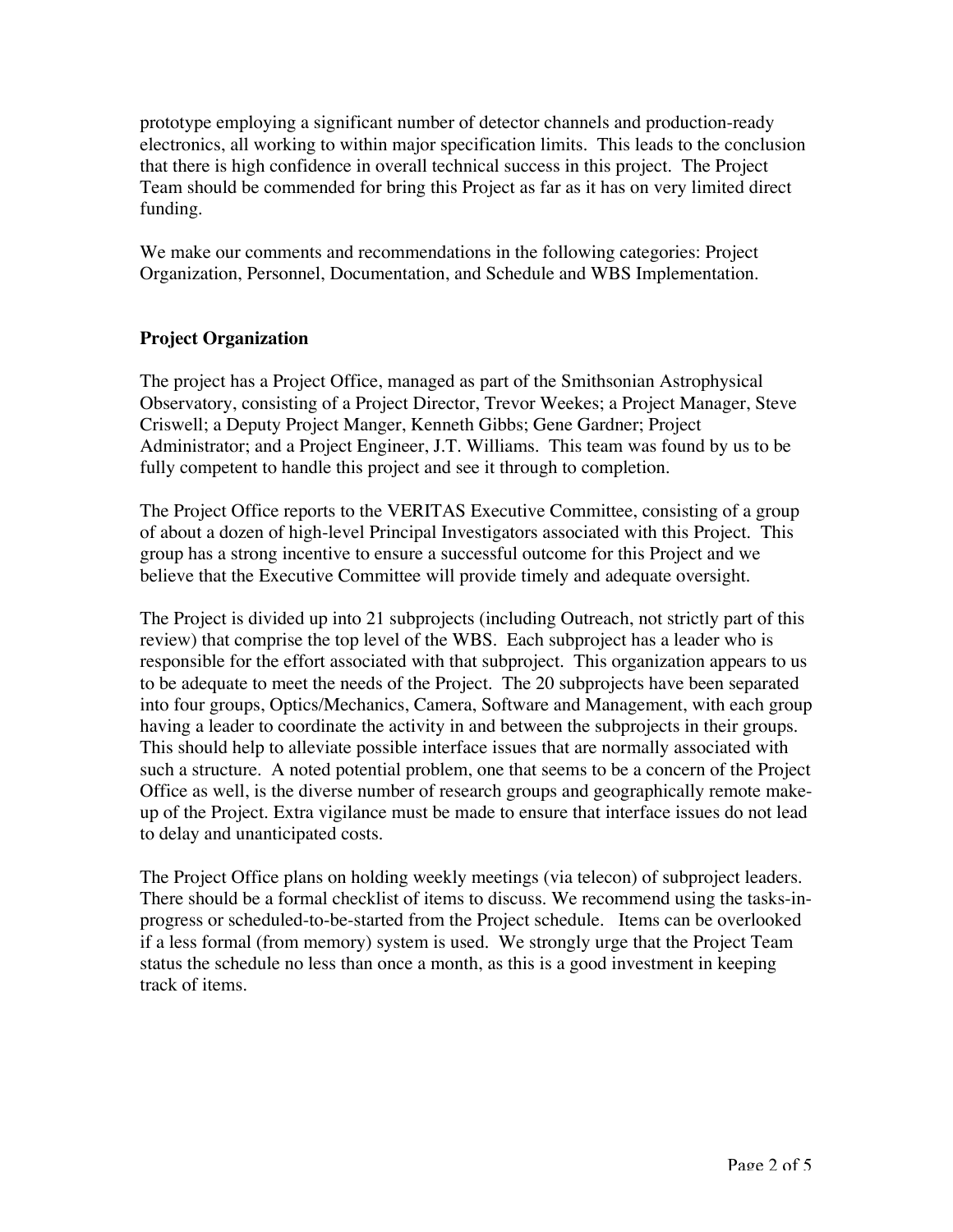## **Personnel**

It appears that fully more than 50% of the personnel are funded from other sources (NSF, DOE and others), as is recognized in the PEP/PMP and by the funding agencies. While making for a more difficult bookkeeping effort and some small concerns over project control, given the advanced state of the prototype, this is not considered to be a fatal flaw. It will lead, however, to the need for increase vigilance in monitoring progress (quantitative tools in the project will be less effective than one would like, as much of the spending both for personnel and materiel is off the books.) Another potential problem arises from the possible withdrawal of funding from individual groups responsible for parts of the project. An example of this has been already experienced. It is important for the Project Office to note that it is crucial to replace the funding lost in such circumstances from sources outside the Project. To fail to do so, will lead to pressures on the management reserve.

### **Documentation**

#### PEP/PMP

The PEP/PMP was extensively discussed during the Site Review. Below are some points that we feel are important to highlight or enhance in the document:

#### Add descoping plan to PEP/PMP

Risk assessment results in PEP

- o Include mitigation path
- o Include estimates of cost/schedule impacts
- o Add schedule risks to risk assessment
- o Add funding delays to schedule risk assessment

Quality Assurance

- o Include fact that written procedures/checklists are used for testing critical components
- o List critical components
- o Include database storage of test results
- o Identify the lead person responsible for oversight of QA
- o Non-Conformance (NCR) system –implement formal reporting of nonconformances

Milestones (DOE rules will be the most constraining set of requirements to meet)

- o Develop list of level 1 MS (very hard to change)
- o Develop list of level 2 MS
- o Quarterly reports should contain status of milestones

#### Change Control

o Technical change control process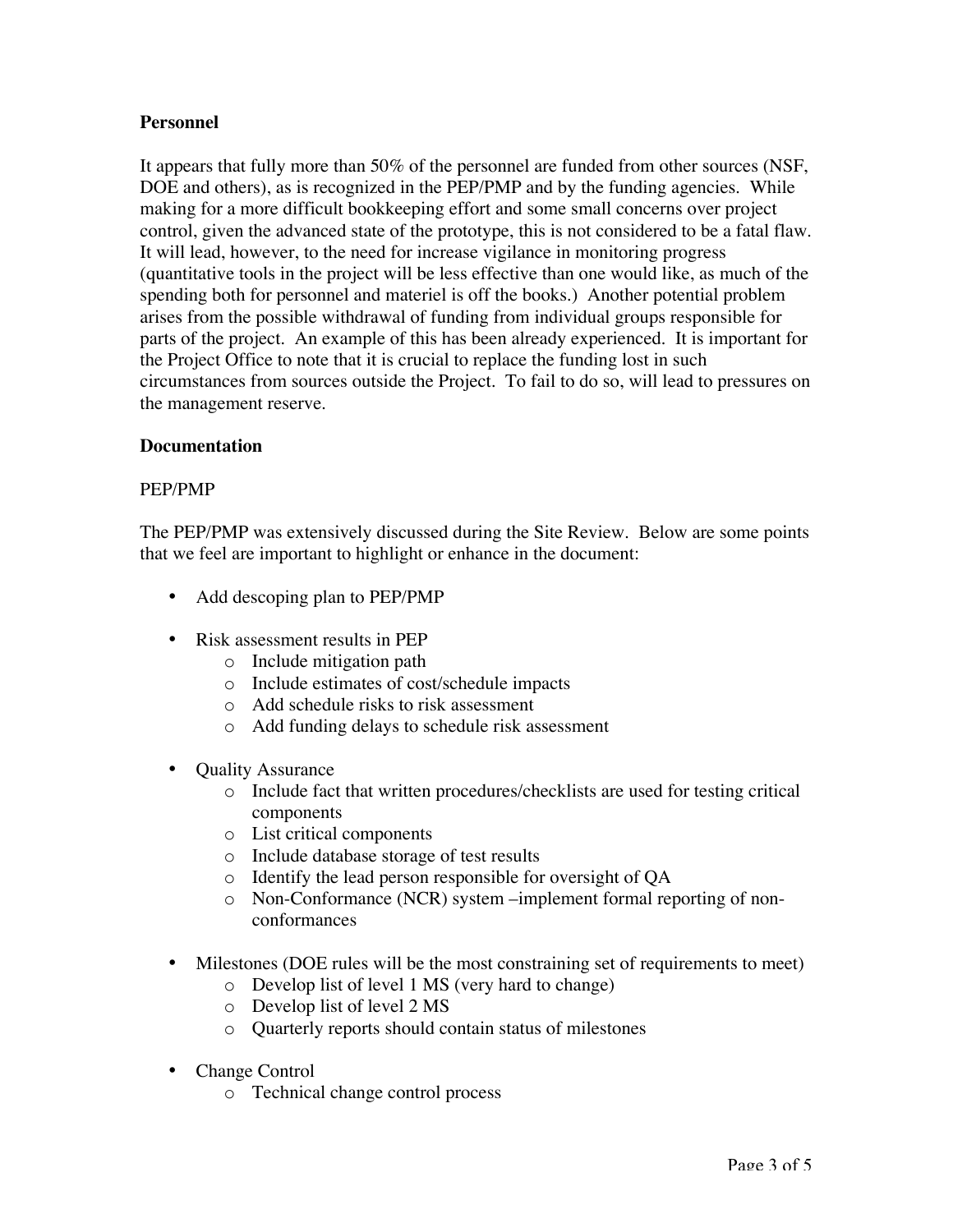## Quarterly Reports

Quarterly reports should have at least the following elements:

Project status

- o Narrative report of progress of the Project by sub-project
- o Status Level 1 Milestones and compare to baseline.
- o Chart critical path, noting slack time to baseline End of Project (EOP.)
- o Report on next two paths that would be on the critical path, if the other paths came off the critical path, with slack times to EOP (giving a headsup on near critical path items.)
- o Status of tasks by percentage complete for tasks in progress or scheduled to begin in that quarter.
- o Develop Actual Cost of Work Performed (ACWP) for at least top level of each subproject.
- o Compare ACWP to Budgeted Cost of Work Performed (BCWP) and report on variances.
- o Significant non-conformances or problems

Report on significant changes

- o Key personnel changes
- o Significant design changes
- o Risk assessment changes
- o Significant off-budget changes (alternate funding sources being key to Project success.)
- o Report on usage of management reserve

### **Schedule and WBS Implementation**

The Schedule and WBS as presented at the Site review were developed and maintained using two separate software tools (MS Project and Excel, respectively.) Although this may not be the optimal from a schedule maintenance and performance measurement standpoint, it is possible to manage the Project in this fashion. Excel is superior as a budget management tool for ease of use and flexibility over the financial portion of MS Project. However, this bifurcation of the schedule and budget will lead to more work when statusing the schedule/budget for budget variance (e.g. BCWP/ACWP.) This can be achieved using Project/Excel by comparing the percentage of work accomplished for each subproject versus percentage of budget spent. Extra analysis (justification) will be needed, as large variances may be anticipated due the large amount of off-budget work being performed in this Project.

As new tasks are uncovered, as they are in all Projects, it is important that these tasks are added to the schedule and dependent logic developed. These schedule changes are important to track, in their own right, but also as an indicator of potential problems.